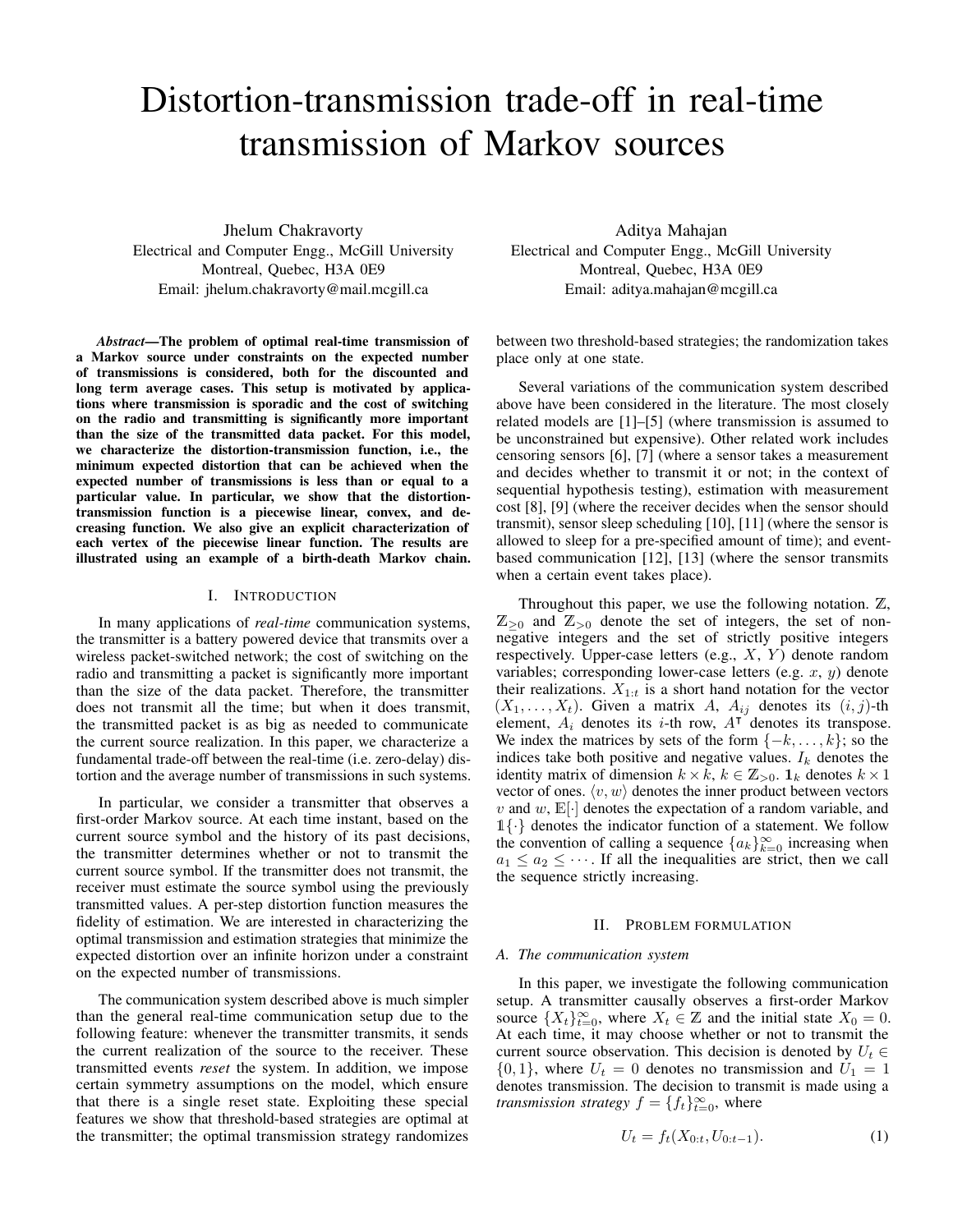

Fig. 1: A block diagram depicting the communication system considered in this paper.

We use the short-hand notation  $X_{0:t}$  to denote the sequence  $(X_0, \ldots, X_t)$ . Similar interpretations hold for  $U_{0:t-1}$ .

The transmitted symbol, which is denoted by  $Y_t$ , is given by

$$
Y_t = \begin{cases} X_t, & \text{if } U_t = 1; \\ \mathfrak{E}, & \text{if } U_t = 0, \end{cases}
$$

where  $Y_t = \mathfrak{E}$  denotes no transmission.

The receiver causally observes  ${Y_t}_{t=0}^{\infty}$  and generates a source reconstruction  $\{\hat{X}_t\}_{t=0}^{\infty}$  (where  $\hat{X}_t \in \mathbb{Z}$ ) in real-time using an *estimation strategy*  $g = \{g_t\}_{t=0}^{\infty}$ , i.e.,

$$
\hat{X}_t = g_t(Y_{0:t}).\tag{2}
$$

The fidelity of the reconstruction is measured by a per-step distortion  $d(X_t - \hat{X}_t)$ , where  $d: \mathbb{Z} \to \mathbb{R}_{\geq 0}$ .

Fig. 1 shows a communication system as described above. We impose the following assumptions on the model.

- $(A1)$  The transition matrix P of the Markov source is a Toeplitz matrix with decaying off-diagonal terms, i.e.,  $P_{ij} = p_{|i-j|}$ , where  $\{p_n\}_{n=0}^{\infty}$  is a decreasing nonnegative sequence and  $p_1 > 0$ .
- (A2) The distortion function is even and increasing on  $\mathbb{Z}_{\geq 0}$ , i.e., for all  $e \in \mathbb{Z}_{\geq 0}$ ,  $d(e) = d(-e)$  and  $d(e) \leq$  $d(e+1)$ . Furthermore,  $d(0) = 0$  and  $d(e) \neq 0$ ,  $\forall e \neq 0$ .

An example of a source and a distortion function that satisfy the above assumptions is the following:

Example 1 Consider an aperiodic, symmetric, birth-death Markov chain defined over  $\mathbb Z$  with the transition probability matrix as given by the following:

$$
P_{ij} = \begin{cases} p, & \text{if } |i-j| = 1; \\ 1-2p, & \text{if } i = j; \\ 0, & \text{otherwise,} \end{cases}
$$

where we assume that  $p \in (0, \frac{1}{2})$ . Let the distortion function be  $d(e) = |e|$ . P satisfies (A1) and  $d(e)$  satisfies (A2).

## *B. The optimization problem*

The objective is to choose the transmission and estimation strategies (called the *communication strategy* in short) to minimize the expected distortion under a constraint on the expected number of transmissions. We investigate two variations of this objective: the discounted setup and the long-term average setup. In order to do that, let us first define the performance measures corresponding to a transmission and estimation strategy  $(f, g)$ , denoted by  $D_\beta(f, g)$  and  $N_\beta(f, g)$ ,  $\beta \in (0,1]$  as follows:

*1) Performance measures for the discounted setup:* Given a communication strategy  $(f, g)$  and a discount factor  $\beta \in (0, 1)$ , let

$$
D_{\beta}(f,g) := (1 - \beta) \mathbb{E}^{(f,g)} \Big[ \sum_{t=0}^{\infty} \beta^t d(X_t - \hat{X}_t) \Big| X_0 = 0 \Big]
$$

denote the expected discounted distortion and

$$
N_{\beta}(f,g) := (1 - \beta) \mathbb{E}^{(f,g)} \Big[ \sum_{t=0}^{\infty} \beta^t U_t \mid X_0 = 0 \Big]
$$

denote the expected discounted number of transmissions.

*2) Performance measures for the long-term average setup:* The long-term average setup is similar. Given a communication strategy  $(f, q)$ , let

$$
D_1(f,g) := \limsup_{T \to \infty} \frac{1}{T} \mathbb{E}^{(f,g)} \Big[ \sum_{t=0}^{T-1} d(X_t - \hat{X}_t) \Big| X_0 = 0 \Big]
$$

denote the expected long-term average distortion and

$$
N_1(f,g) := \limsup_{T \to \infty} \frac{1}{T} \mathbb{E}^{(f,g)} \Big[ \sum_{t=0}^{T-1} U_t \Big| X_0 = 0 \Big]
$$

denote the expected long-term average number of transmissions.

We now state the constrained optimization problem as follows:

**Problem** *Given*  $\alpha \in (0,1)$  *and*  $\beta \in (0,1]$ *, find a strategy* (f ∗ , g<sup>∗</sup> ) *such that,*

$$
D_{\beta}^{*}(\alpha) := D_{\beta}(f^{*}, g^{*}) := \inf_{(f,g): N_{\beta}(f,g) \leq \alpha} D_{\beta}(f,g) \quad \text{(CON)}
$$

*where the infimum is taken over all history-dependent communication strategies of the form* (1) *and* (2)*.*

## *C. The main result*

The function  $D^*_{\beta}(\alpha)$ ,  $\beta \in (0,1]$ , represents the minimum expected distortion that can be achieved when the expected number of transmissions are less than or equal to  $\alpha$ . It is analogous to the distortion-rate function in classical Information Theory; for that reason, we call it the *distortion-transmission function*.

By definition,  $D^*_{\beta}(\alpha)$  is convex and decreasing in  $\alpha$ . In this paper, we characterize the shape of  $D^*_{\beta}(\alpha)$  for a class of Markov sources and distortion functions (those that satisfy (A1) and (A2)). In particular, we show that  $D^*_{\beta}(\alpha)$  is piecewise linear (in addition to being convex and decreasing). We derive closed form expressions for each vertices; thus, completely characterizing the curve.

Specifically, we show that each point on the distortiontransmission function (i.e. the optimal distortion for a given value of  $\alpha$ ) is achieved by a communication strategy that is of the following form:

• Let  $Z_t$  be the most recently transmitted symbol up to time  $t$ . Then, the optimal estimation strategy is

$$
g^*(Y_{0:t}) = Z_t.
$$
 (3)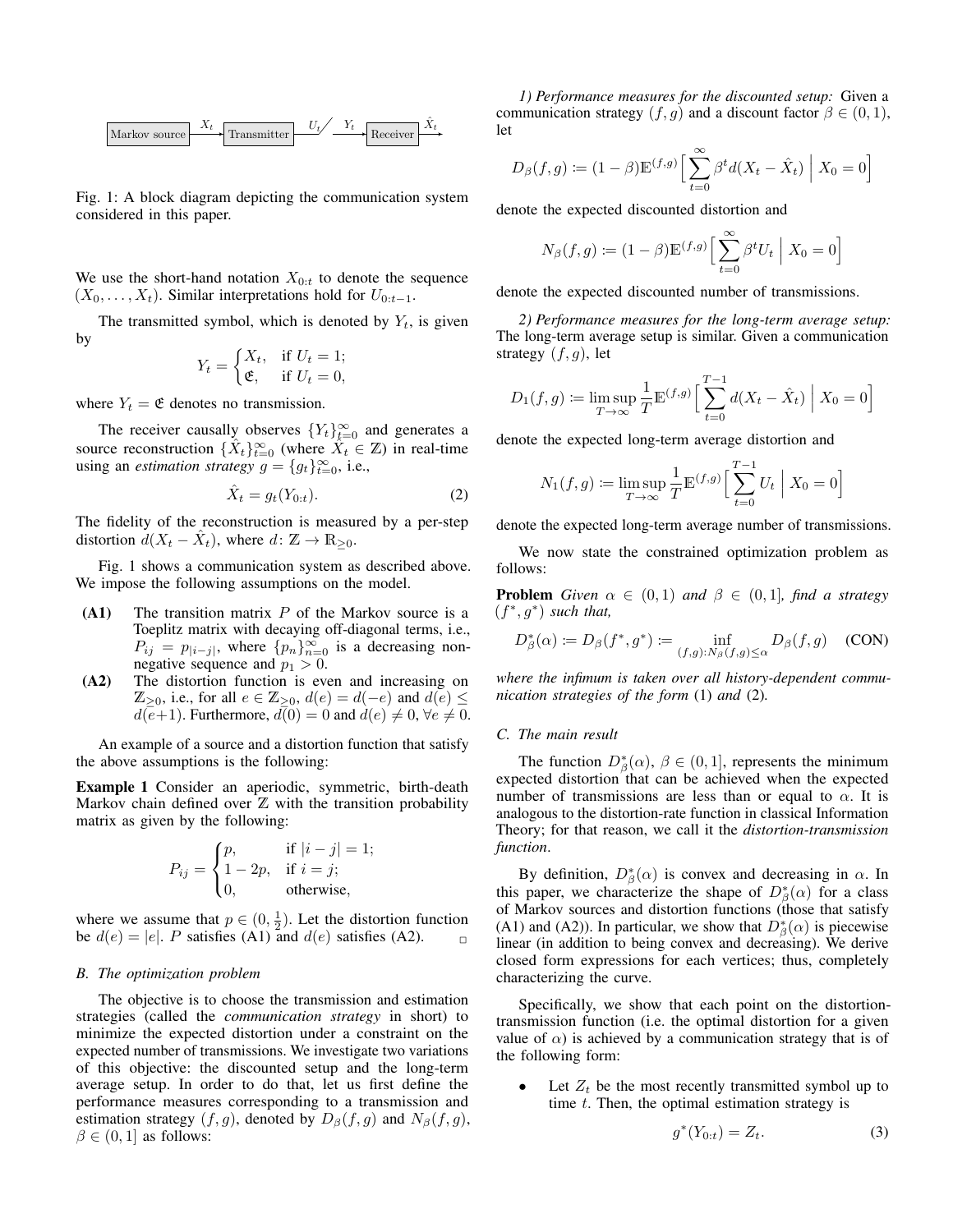$$
D_{\beta}^{*} (a) \quad \begin{picture}(100,10) \put(0,0){\line(1,0){160}} \put(15,0){\line(1,0){160}} \put(15,0){\line(1,0){160}} \put(15,0){\line(1,0){160}} \put(15,0){\line(1,0){160}} \put(15,0){\line(1,0){160}} \put(15,0){\line(1,0){160}} \put(15,0){\line(1,0){160}} \put(15,0){\line(1,0){160}} \put(15,0){\line(1,0){160}} \put(15,0){\line(1,0){160}} \put(15,0){\line(1,0){160}} \put(15,0){\line(1,0){160}} \put(15,0){\line(1,0){160}} \put(15,0){\line(1,0){160}} \put(15,0){\line(1,0){160}} \put(15,0){\line(1,0){160}} \put(15,0){\line(1,0){160}} \put(15,0){\line(1,0){160}} \put(15,0){\line(1,0){160}} \put(15,0){\line(1,0){160}} \put(15,0){\line(1,0){160}} \put(15,0){\line(1,0){160}} \put(15,0){\line(1,0){160}} \put(15,0){\line(1,0){160}} \put(15,0){\line(1,0){160}} \put(15,0){\line(1,0){160}} \put(15,0){\line(1,0){160}} \put(15,0){\line(1,0){160}} \put(15,0){\line(1,0){160}} \put(15,0){\line(1,0){160}} \put(15,0){\line(1,0){160}} \put(15,0){\line(1,0){160}} \put(15,0){\line(1,0){160}} \put(15,0){\line(1,0){160}} \put(15,0){\line(1,0){160}} \put(15,0){\line(1,0){160}} \put(15,0){\line(1,0){160}} \put(15,0){\line(1,
$$

Fig. 2: The distortion-transmission function  $D^*_{\beta}(\alpha)$  for a symmetric Markov source and even and increasing distortion function.  $D^*_{\beta}(\alpha)$  is piecewise linear, convex, and decreasing.

• Let  $E_t = X_t - Z_{t-1}$  and  $f^{(k)}$  be a threshold-based strategy given by

$$
f^{(k)}(X_t, Y_{0:t-1}) = \begin{cases} 1, & \text{if } |E_t| \ge k; \\ 0, & \text{if } |E_t| < k. \end{cases} \tag{4}
$$

Then, the optimal transmission strategy is a possibly randomized strategy that, at each stage, picks  $f^{(k^*)}$ with probability  $\theta^*$  and picks  $f^{(k^*+1)}$  with probability  $(1 - \theta^*)$ ; where  $k^*$  is the largest k such that  $N_{\beta}(f^{(k)}, g^*) \ge \alpha$  and  $\theta^*$  is chosen such that

$$
\theta^* N_\beta(f^{(k^*)}, g^*) + (1 - \theta^*) N_\beta(f^{(k^*+1)}, g^*) = \alpha.
$$

Note that this randomized strategy can also be written as

$$
f^*(e) = \begin{cases} 0, & \text{if } |e| < k^*; \\ 0, & \text{w.p. } 1 - \theta^*, \text{ if } |e| = k^*; \\ 1, & \text{w.p. } \theta^*, \text{ if } |e| = k^*; \\ 1, & \text{if } |e| > k^*. \end{cases} \tag{5}
$$

Thus, it randomizes only at states  $\{-k^*, k^*\}.$ 

The corresponding distortion-transmission function is a piecewise-linear function with vertices given by  $(N_\beta^{(k)})$  $\lbrack_{\beta}^{(k)},D_{\beta}^{(k)}),$ where

$$
D_{\beta}^{(k)} = D_{\beta}(f^{(k)}, g^*)
$$
 and  $N_{\beta}^{(k)} = N_{\beta}(f^{(k)}, g^*).$ 

In addition,  $D_{\beta}^{(1)}=0$ . Therefore,

$$
D_{\beta}^{*}(\alpha) = 0, \quad \forall \alpha > \alpha_{c} \coloneqq N_{\beta}^{(1)} = \beta(1 - p_{0}).
$$

We show that  $\{N_{\beta}^{(k)}\}$  $\binom{k}{\beta}$ <sub>k=0</sub> is a decreasing sequence and  $\{D_{\beta}^{(k)}% (\theta)=0,1\}$  $\binom{k}{\beta}$ <sub>k=0</sub> is an increasing sequence. Consequently, the distortion-transmission function is convex and decreasing. See Fig. 2 for an illustration.

# III. PROOF OF THE MAIN RESULT

## *A. Lagrange relaxations*

The Lagrange relaxation of Problem (CON) is the following: for any  $\beta \in (0,1]$  and  $\lambda \geq 0$ , find a strategy  $(f^*, g^*)$  such that

$$
C_{\beta}^{*}(\lambda) \coloneqq C_{\beta}(f^{*}, g^{*}; \lambda) \coloneqq \inf_{(f,g)} C_{\beta}(f, g; \lambda)
$$
 (LAG)

where  $C_{\beta}(f, g; \lambda) = D_{\beta}(f, g) + \lambda N_{\beta}(f, g)$  and the infimum is taken over all history-dependent communication strategies of the form  $(1)$  and  $(2)$ .

It is shown in [14] and [15] for discounted setup and longterm average setup respectively, that for problem (LAG) the optimal estimation strategy is time homogeneous, Kalman-like and is independent of the transmission startegy (as given by (3)). The optimal transmission strategy is of threshold-type and the optimal thresholds are time homogeneous (as given by (4)).

Furthermore, the optimal thresholds are characterized as follows. Let  $\lambda_{\beta}^{(k)}$  $\beta_{\beta}^{(k)}$  be the value of the Lagrange multiplier for which one is indifferent between strategies  $f^{(k)}$  and  $f^{(k+1)}$ when starting from state 0, i.e.,  $\lambda_{\beta}^{(k)}$  $\beta^{(\kappa)}$  is such that

$$
C_{\beta}^{(k)}(\lambda_{\beta}^{(k)}) = C_{\beta}^{(k+1)}(\lambda_{\beta}^{(k)}),
$$
 (6)

where  $C^{(k)}_{\beta}$  $D_{\beta}^{(k)}(\lambda) = D_{\beta}^{(k)} + \lambda N_{\beta}^{(k)}$  denotes the Lagrange performance of strategy  $(f^{(k)}, g^*)$ . Such a sequence of  $\{\lambda_{\beta}^{(k)}\}$  $\left\{ \begin{matrix} k \\ \beta \end{matrix} \right\}$   $\begin{matrix} \infty \ k=0 \end{matrix}$ can be computed based on  $D_{\beta}^{(k)}$  $\binom{k}{\beta}$  and  $N_{\beta}^{(k)}$  $\beta^{(\kappa)}$  as follows:

**Proposition 1** For any  $\beta \in (0,1]$ , the sequence  $\{\lambda_{\beta}^{(k)}\}$  $\begin{array}{c} (k) \\ \beta \end{array}$   $\}_{k=0}^{\infty}$ *given by*

$$
\lambda_{\beta}^{(k)} := \frac{D_{\beta}^{(k+1)} - D_{\beta}^{(k)}}{N_{\beta}^{(k)} - N_{\beta}^{(k+1)}}\tag{7}
$$

satisfies (6) for all  $k \in \mathbb{Z}_{\geq 0}$ . Under (A2),  $\lambda_{\beta}^{(k)} > 0$  for all  $k \in \mathbb{Z}_{\geq 0}$ .

Proposition 1 is a strainght forward consequence of [14, Lemma 7] and  $[15, Eq. (20)]$ . Also, please see  $[16]$  for the proof.

## *B. The constrained optimization problems*

We now analyze the constrained optimization problem (CON). For that matter, define Bernoulli randomized strategy and Bernoulli randomized simple strategy.

Definition 1 Suppose we are given two (non-randomized) time-homogeneous strategies  $f_1$  and  $f_2$  and a randomization parameter  $\theta \in (0, 1)$ . The *Bernoulli randomized strategy*  $(f_1, f_2, \theta)$  is a strategy that randomizes between  $f_1$  and  $f_2$ at each stage; choosing  $f_1$  with probability  $\theta$  and  $f_2$  with probability  $(1 - \theta)$ . Such a strategy is called a Bernoulli randomized *simple* strategy if  $f_1$  and  $f_2$  differ on exactly one state i.e. there exists a state  $e_0$  such that

$$
f_1(e) = f_2(e), \quad \forall e \neq e_0.
$$

Define

$$
k_{\beta}^{*}(\alpha) = \sup\{k \in \mathbb{Z}_{\geq 0} : N_{\beta}(f^{(k)}, g^{*}) \geq \alpha\}
$$
 (8)

and

$$
\theta_{\beta}^{*}(\alpha) = \frac{\alpha - N_{\beta}(f^{(k_{\beta}^{*}(\alpha)+1)}, g^{*})}{N_{\beta}(f^{(k_{\beta}^{*}(\alpha))}, g^{*}) - N_{\beta}(f^{(k_{\beta}^{*}(\alpha)+1)}, g^{*})}.
$$
(9)

For ease of notation, we use  $k^* = k^*_{\beta}(\alpha)$  and  $\theta^* = \theta^*_{\beta}(\alpha)$ . By definition,  $\theta^* \in [0, 1]$  and

$$
\theta^* N_\beta(f^{(k^*)}, g^*) + (1 - \theta^*) N_\beta(f^{(k^*+1)}, g^*) = \alpha. \tag{10}
$$

Theorem 1 *Let* f <sup>∗</sup> *be the Bernoulli randomized simple strategy*  $(f^{(k^*)}, f^{(k^*+1)}, \theta^*)$ *. of the form* (5)*. Then*  $(f^*, g^*)$  *is optimal for the constrained Problem* (CON) *when*  $\beta \in (0, 1]$ .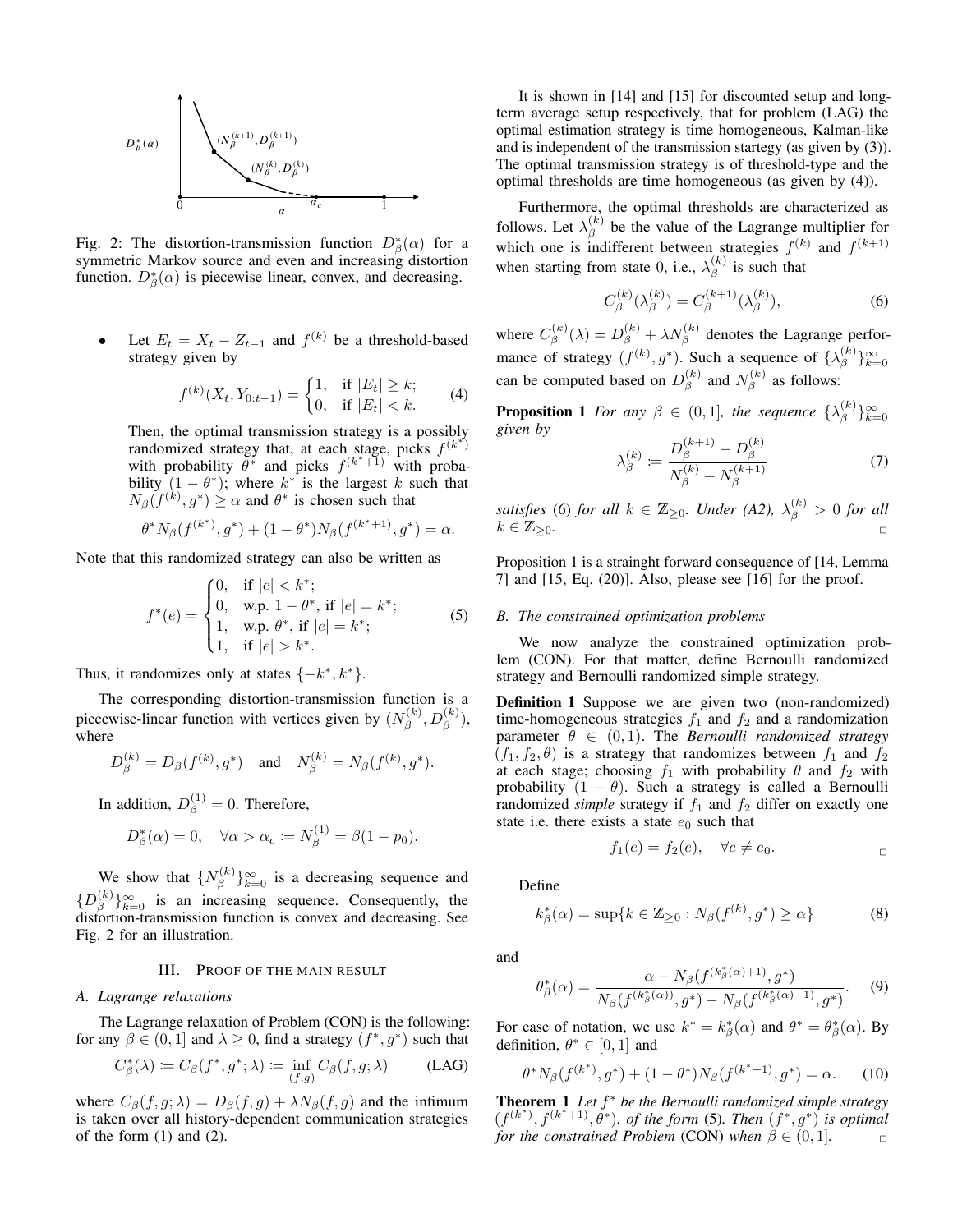**TABLE I:** Values of  $D_{\beta}^{(k)}$  $\binom{k}{\beta}, N_{\beta}^{(k)}$  $\lambda_{\beta}^{(k)}$  and  $\lambda_{\beta}^{(k)}$  $\beta_{\beta}^{(k)}$  for different values of k and  $\beta$  for the birth-death Markov chain of Example 1 with  $p = 0.3.$ 

| (a) For $\beta = 0.9$ |                   |                   |                         | (b) For $\beta = 0.95$ |          |                   |                   |                         | (c) For $\beta = 1.0$ |                   |                   |                         |
|-----------------------|-------------------|-------------------|-------------------------|------------------------|----------|-------------------|-------------------|-------------------------|-----------------------|-------------------|-------------------|-------------------------|
| $\boldsymbol{k}$      | $D_{\beta}^{(k)}$ | $N_{\beta}^{(k)}$ | $\lambda_{\beta}^{(k)}$ |                        | $\kappa$ | $D_{\beta}^{(k)}$ | $N_{\beta}^{(k)}$ | $\lambda_{\beta}^{(k)}$ | $\kappa$              | $D_{\beta}^{(k)}$ | $N_{\beta}^{(k)}$ | $\lambda_{\beta}^{(k)}$ |
| $\theta$              | $\Omega$          |                   | $\Omega$                |                        | $\Omega$ | $\Omega$          |                   | $\Omega$                | $\Omega$              | $\mathbf{0}$      |                   | $\mathbf{0}$            |
|                       | $\Omega$          | 0.5400            | 1.0989                  |                        |          | $\Omega$          | 0.5700            | 1.1050                  |                       | $\Omega$          | 0.6000            | 1.1111                  |
|                       | 0.4576            | 0.1236            | 4.1021                  |                        |          | 0.4790            | 0.1365            | 4.3657                  |                       | 0.5000            | 0.1500            | 4.6667                  |
| 3                     | 0.7695            | 0.0475            | 9.2839                  |                        | 3        | 0.8282            | 0.0565            | 10.6058                 | 3                     | 0.8889            | 0.0667            | 12.3810                 |
| 4                     | 1.0066            | 0.0220            | 16.2509                 |                        | 4        | 1.1218            | 0.0288            | 19.9550                 | 4                     | .2500             | 0.0375            | 25.9259                 |
|                       | 1.1844            | 0.0111            | 24.4478                 |                        |          | 1.3715            | 0.0163            | 32.0869                 |                       | .6000             | 0.0240            | 46.9697                 |
| 6                     | 1.3130            | 0.0058            | 33.4121                 |                        | 6        | 1.5811            | 0.0098            | 46.4727                 | 6                     | .9444             | 0.0167            | 77.1795                 |
|                       | 1.4029            | 0.0031            | 42.8289                 |                        |          | 1.7536            | 0.0061            | 62.5651                 |                       | 2.2857            | 0.0122            | 118.2222                |
| 8                     | 1.4638            | 0.0017            | 52.5042                 |                        | 8        | 1.8927            | 0.0039            | 79.8921                 | 8                     | 2.6250            | 0.0094            | 171.7647                |
| 9                     | 1.5040            | 0.0009            | 62.3245                 |                        | 9        | 2.0028            | 0.0025            | 98.0854                 | 9                     | 2.9630            | 0.0074            | 239.4737                |
| 10                    | 1.5298            | 0.0005            | 72.2255                 |                        | 10       | 2.0884            | 0.0016            | 116.8739                | 10                    | 3.0000            | 0.0060            | 323,0159                |

*Proof:* The proof relies on the following characterization of the optimal strategy stated in [17, Proposition 1.2]. The characterization was stated for the long-term average setup but a similar result can be shown for the discounted case as well, for example, by using the approach of [18]. Also, see [19, Theorem 8.1] for a similar sufficient condition for general constrained optimization problem.

A (possibly randomized) strategy  $(f^{\circ}, g^{\circ})$  is optimal for a constrained optimization problem with  $\beta \in (0,1]$  if the following conditions hold:

- (C1)  $N_{\beta}(f^{\circ}, g^{\circ}) = \alpha,$
- (C2) There exists a Lagrange multiplier  $\lambda^{\circ} \ge 0$  such that  $(f^{\circ}, g^{\circ})$  is optimal for  $C_{\beta}(f, g; \lambda^{\circ})$ .

We will show that the strategies  $(f^*, g^*)$  satisfy (C1) and (C2) with  $\lambda^{\circ} = \lambda_{\beta}^{(k^*)}$  $\frac{1}{\beta}$ .

The strategy  $(f^*, g^*)$  satisfies (C1) due to (10). For  $\lambda = \lambda_{\beta}^{(k^*)}$  $\binom{k^*}{\beta}$ , both  $f^{(k^*)}$  and  $f^{(k^*+1)}$  are optimal for  $C_\beta(f, g; \lambda)$ . Hence, any strategy randomizing between them, in particular  $f^*$ , is also optimal for  $C_\beta(f,g;\lambda)$ . Hence  $(f^*,g^*)$  satisfies (C2). Therefore, by [17, Proposition 1.2],  $(f^*, g^*)$  is optimal for Problem (CON).

Theorem 2 *The distortion-transmission function is given by*

$$
D_{\beta}^{*}(\alpha) = \theta^{*} D_{\beta}(f^{(k^{*})}, g^{*}) + (1 - \theta^{*}) D_{\beta}(f^{(k^{*}+1)}, g^{*}). \tag{11}
$$

 $Furthermore, D^*_{\beta}(\alpha)$  *is a continuous, piecewise linear, decreasing, and convex function of*  $\alpha$ *.* 

*Proof:* The form of  $D^*_{\beta}(\alpha)$  given in (11) follows immediately from the fact that  $(f^*, g^*)$  is a Bernoulli randomized simple strategy. By definition,  $D^*_{\beta}(\alpha)$  is decreasing and convex in  $\alpha$ .

To show piecewise linearity, define for any  $k \in \mathbb{Z}_{\geq 0}$ ,  $\alpha^{(k)} =$  $N_{\beta}(f^{(k)}, g^*)$ , and consider any  $\alpha \in (\alpha^{(k+1)}, \alpha^{(k)})$ . Then,

$$
k^*_{\beta}(\alpha^{(k)}) = k
$$
, and  $\theta^*_{\beta}(\alpha^{(k)}) = 1$ .

Hence  $D^*_{\beta}(\alpha^{(k)}) = D_{\beta}(f^{(k)}, g^*)$ . Thus, by (9),  $\theta^* = (\alpha - \beta)^*$  $\alpha^{(k+1)} / (\alpha^{(k)} - \alpha^{(k+1)})$ , and by (11),

$$
D_{\beta}^{*}(\alpha) = \theta^{*} D_{\beta}^{*}(\alpha^{(k)}) + (1 - \theta^{*}) D_{\beta}^{*}(\alpha^{(k+1)}).
$$

Therefore  $D^*_{\beta}(\alpha)$  is piecewise linear and continuous.

It follows from the argument given in the proof above that  $\{(\alpha^{(k)}, D^*_{\beta}(\alpha^{(k)}))\}_{k=0}^{\infty}$  are the vertices of the piecewise linear function  $\tilde{D}_{\beta}^{*}$ . See Fig. 2 for an illustration.

## IV. AN EXAMPLE: APERIODIC, SYMMETRIC BIRTH-DEATH MARKOV CHAIN

We state the main results for Example 1 here. The proofs, however, are not given here due to page limit. Please refer to [16] for the detailed proofs.

**Lemma 1** 1) For 
$$
\beta \in (0, 1)
$$
,  
\n
$$
D_{\beta}^{(k)} = \frac{\sinh(km_{\beta}) - k \sinh(m_{\beta})}{2 \sinh^{2}(km_{\beta}/2) \sinh(m_{\beta})};
$$
\n
$$
N_{\beta}^{(k)} = \frac{2\beta p \sinh^{2}(m_{\beta}/2) \cosh(km_{\beta})}{\sinh^{2}(km_{\beta}/2)} - (1 - \beta).
$$

2) *For*  $\beta = 1$ ,

$$
D_1^{(k)} = \frac{k^2 - 1}{3k}; \quad N_1^{(k)} = \frac{2p}{k^2}, \text{ and}
$$

$$
\lambda_1^{(k)} = \frac{k(k+1)(k^2 + k + 1)}{6p(2k+1)}.
$$

When  $p = 0.3$ , the values of  $D_8^{(k)}$  $\binom{k}{\beta}$ ,  $N_{\beta}^{(k)}$  $\lambda_{\beta}^{(k)}$ , and  $\lambda_{\beta}^{(k)}$  $\int_{\beta}^{(\kappa)}$  for different values of k and  $\beta$  are shown in Table I.

**Lemma 2** 1) *For*  $\beta \in (0,1)$ *,*  $k_{\beta}^{*}$  *is given by the maximum* k *that satisfies the following inequality*

$$
\frac{2\cosh(km_\beta)}{\cosh(km_\beta)-1} \ge \frac{1+\alpha-\beta}{\beta p(\cosh(m_\beta)-1)}.
$$

2) *For*  $\beta = 1$ ,  $k_1^*$  is given by the following equation

$$
k_1^* = \left\lfloor \sqrt{\frac{2p}{\alpha}} \right\rfloor.
$$

Using the above results, we can plot the distortiontransmission function  $D^*_{\beta}(\alpha)$ . See Fig. 3 for the plot of  $D^*_{\beta}(\alpha)$ vs  $\alpha$  for different values of  $\beta$  (all for  $p = 0.3$ ). An alternative way to plot this curve is to draw the vertices  $(N_\beta^{(k)})$  $\binom{k}{\beta},D_{\beta}^{(k)})$ using the data in Table I to compute the optimal (randomized) strategy for a particular value of  $\alpha$ .